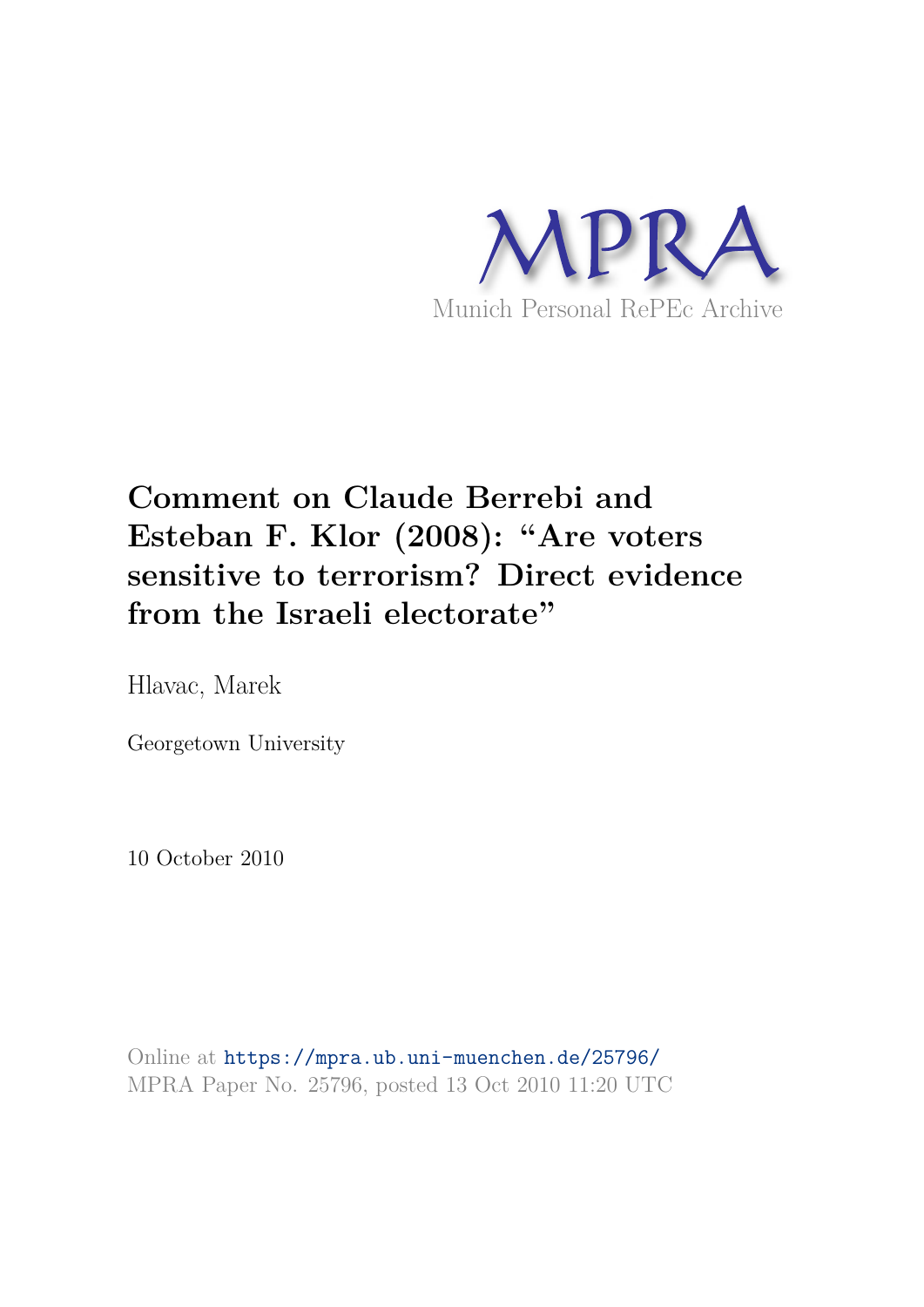## **Comment on Claude Berrebi and Esteban F. Klor (2008):**

## **"Are Voters Sensitive to Terrorism? Direct Evidence from the Israeli Electorate"**

Marek Hlavac<sup>\*</sup>

Georgetown University

Georgetown Public Policy Institute

October 2010

l

<sup>\*</sup> Candidate, Master of Public Policy (MPP), Georgetown University, Expected 2011 A.B. in Economics, summa cum laude, Princeton University, 2008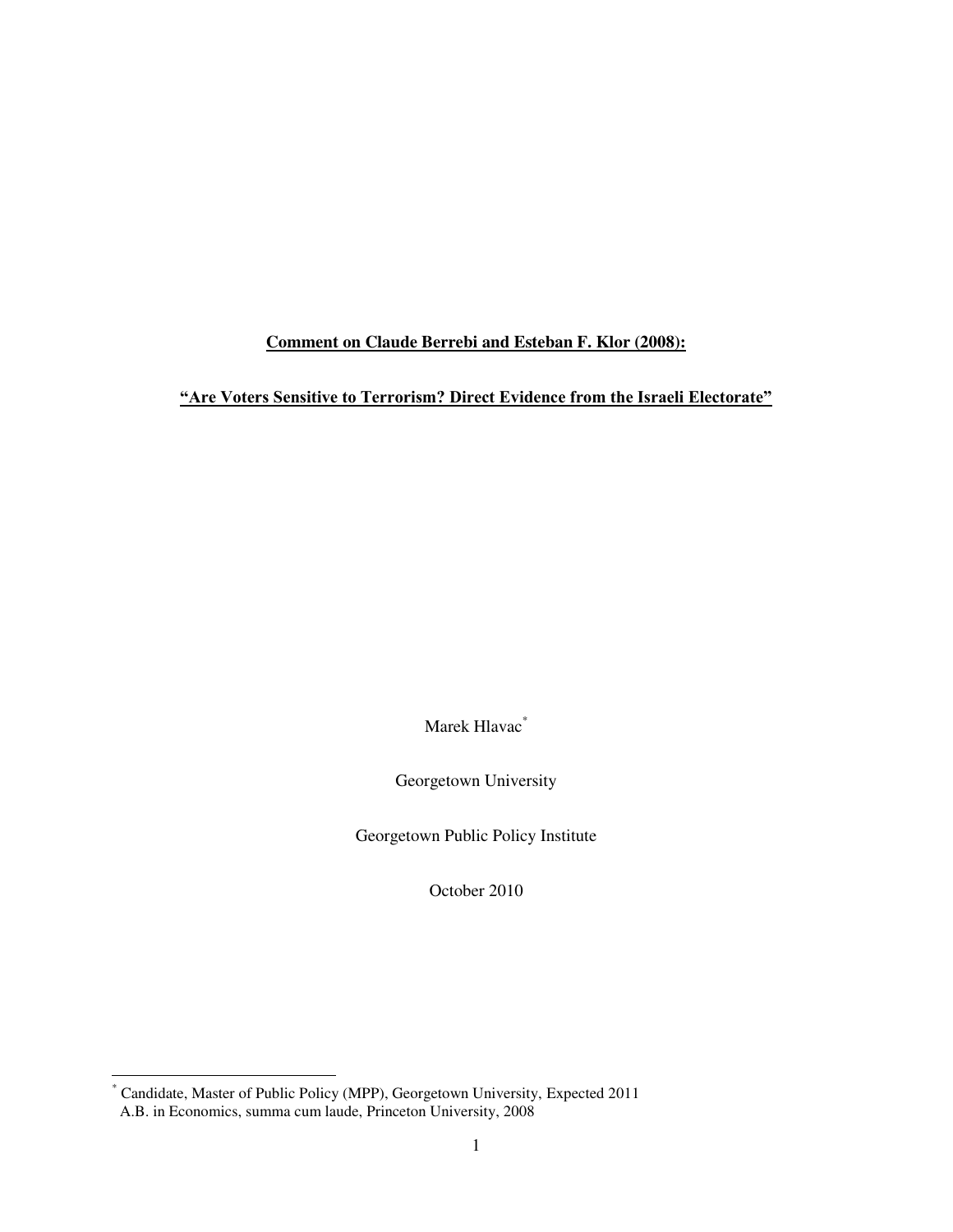In "Are Voters Sensitive to Terrorism? Direct Evidence from the Israeli Electorate," Claude Berrebi and Esteban F. Klor analyze the causal effects of terrorist attacks on the political preferences of the Israeli electorate. They find that, if a locality suffers a terrorist attack within three months of a parliamentary election, support for the right bloc of political parties increases, on average, by 1.35 percentage points. This magnitude is politically significant, given that the Israeli electorate is narrowly split. In left-leaning localities, interestingly, local terror fatalities lead to an increase in the relative support for the right bloc, but terror fatalities outside the locality increase support for the left bloc of parties. Terrorist attacks, Berrebi and Klor argue, can contribute to the ideological polarization of the electorate: Terrorism, they find, increases support for the right bloc in all the right-leaning localities, but decreases support for the right bloc in most left-leaning localities. Berrebi and Klor interpret their findings to be, for the most part, supportive of the policy voting hypothesis, according to which "parties benefit from the salience of issues to which they are generally viewed as attaching highest priority." (Kiewiet, 1981)

Berrebi and Klor's article contributes to a growing body of research literature on the causes and effects of terrorism, defined by Sandler and Enders (2004) as "the pre-meditated use, or threat of use, of extra-normal violence to obtain a political objective through intimidation or fear directed at a large audience." Sandlers and Enders (2004) provide a comprehensive review of the research literature on the causes and consequences of terrorism. Research on the causes of terrorism has often focused on the political and socio-economic determinants of terrorism (Russell and Miller, 1983; Krueger and Malečková, 2003; Krueger and Laitin, 2008; Piazza, 2006). Berrebi and Klor's paper contributes to a burgeoning literature on the effects of terrorism: Previous research has studied, *inter alia*, whether terrorism helps achieve the terrorists' political goals (Pape, 2003), its effects on states' respect on human rights (Dreher et al., 2010), as well as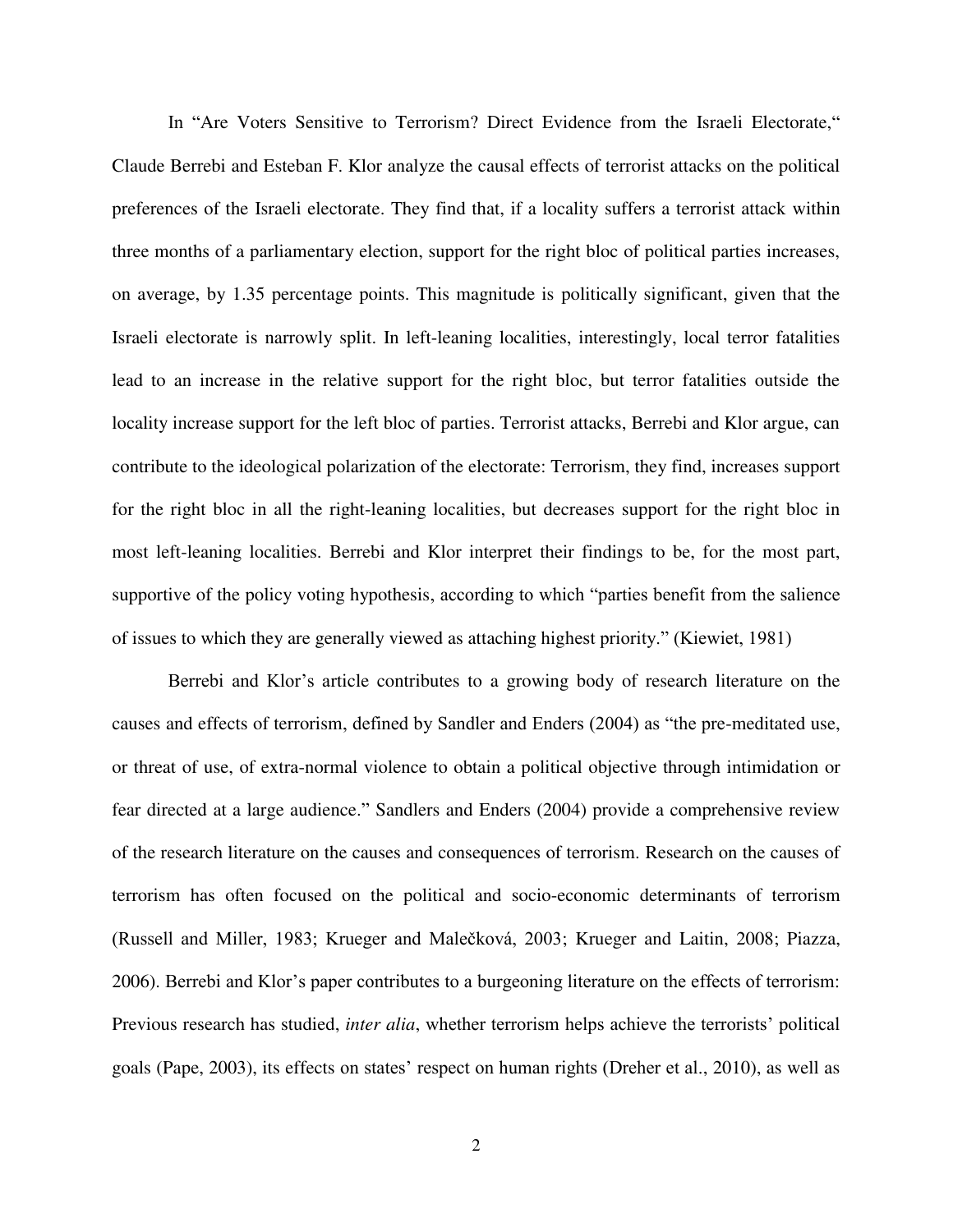on specific industries, such as tourism (Drakos and Kutan, 2003). Berrebi and Klor's study analyzes the effect on terrorism on voter preferences and electoral outcomes – a crucial question, given terrorism's explicit focus on achieving political objectives. In addition, the paper provides an important link between the relatively recent literature on the causes and consequences of terrorism, and a long strand of academic literature on electoral behavior (Bartels, 2008), pioneered by Lazarsfeld et al. (1944), Black (1948) and Downs (1957).

The strengths of Berrebi and Klor's paper are most apparent in its careful robustness tests. In particular, the authors test whether the results hold for alternative ways of including a variable for terrorist attacks (the number of fatalities suffered, the number of attacks, and a dummy for the occurrence of an attack), as well as for alternative definitions of the right and the left political blocs, and for variable time periods before a parliamentary election.

The most important shortcoming of Berrebi and Klor's paper lies in their treatment of possible reverse causality. The authors correctly point out that a naïve regression model would yield biased coefficients, since "terror attacks may influence the electorate's preferences, but terrorism may also be a reaction to those preferences." Their remedy, however, is unconvincing: They add to the analysis terror attacks' "variation across space," which they show to be exogenous to the electorate's political preferences. They, however, estimate a fixed-effect linear regression model that does not resolve the endogeneity problem caused by terror attacks' variation over time. Instead, the authors would be well-advised to estimate a two-stage leastsquares (2SLS) model, where they explicitly instrument for terrorist attacks by variables suggested by Berrebi and Lakdawalla (2007): These include, among others, the locality's population, its area (in  $km^2$ ), the percentage of Jewish residents in the local population, and the distance to the closest terrorist home base. Instrumental variables approaches are a standard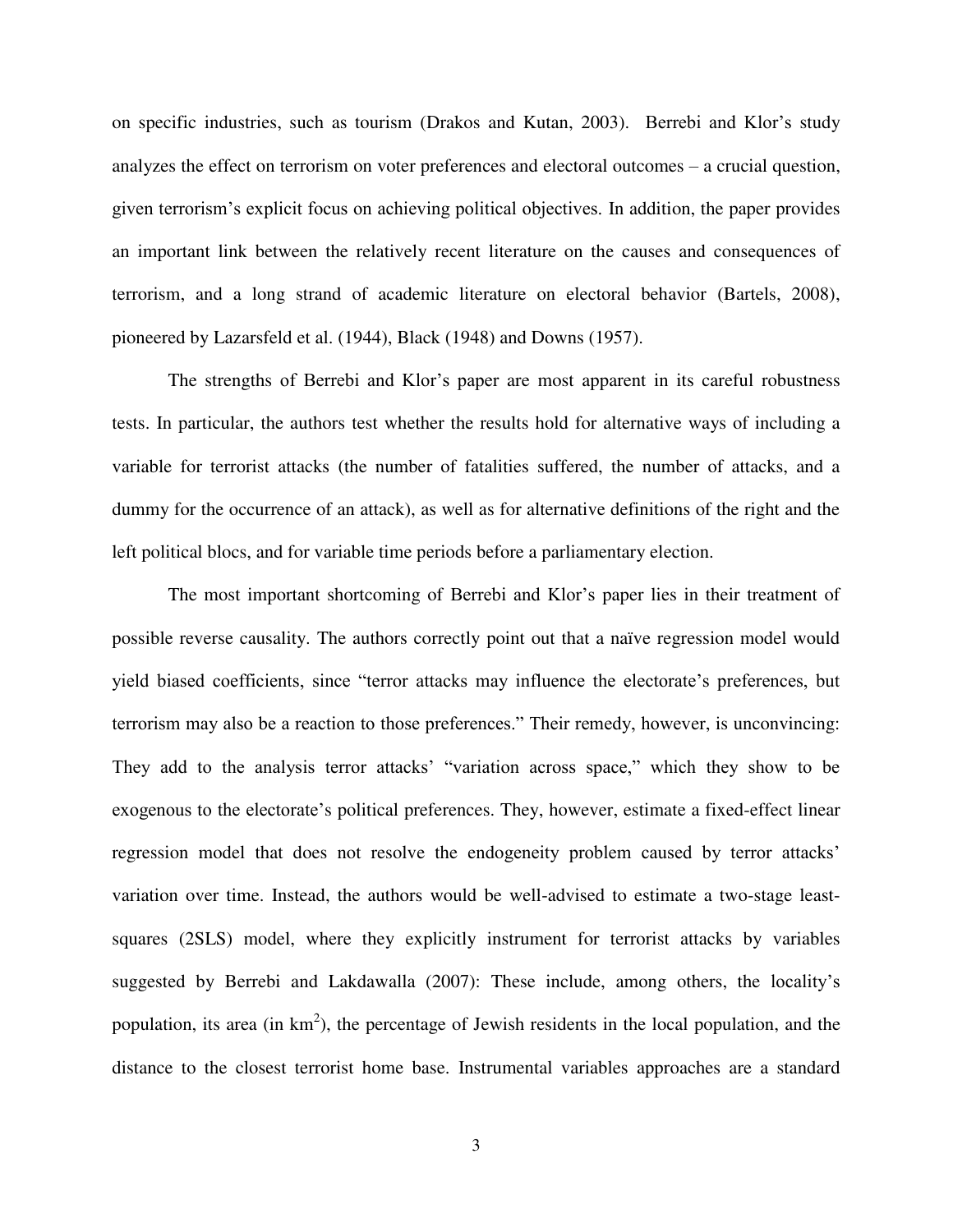econometric method to resolve problems of simultaneity (Wooldridge, 2009), and have been used widely in studies of civil and political violence (Miguel et al., 2004; Brunschweller and Bulte, 2009).

Another potential problem arises in Berrebi and Klor's demonstration that, rather than influencing the relative turnout of left- and right-leaning voters, terrorism affects the political preferences of the electorate. To test this hypothesis, the authors focus on localities with very high turnouts: those, in which the average turnout rate exceeds 85%. In these localities, the authors argue, "almost everybody votes" and, therefore, "any influence of terrorist on the relative support for the right bloc must be a consequence of voters changing their preferences, and not their turnout decisions." It is, however, conceivable that, even at high turnout rates, some people may, in the wake of a terrorist attack, decide to either vote or refrain from going to the polls. Although Berrebi and Klor's conjecture may sound plausible, they need to support their claim by further empirical evidence – for instance, from an individual-level panel survey of voters in highturnout localities. The authors could obtain this evidence either from existing research on voter behavior in Israel, or offer it as a suggestion for further research.

A final concern involves over-controlling in the specification of the linear regression model: In their basic model, the authors include two variables that account for fatalities caused by terrorist attacks: *TerrorFatalities*<sub>i,t</sub> and *TotalFatalities*<sub>t.</sub> *TerrorFatalities*<sub>i,t</sub> accounts for the number of fatalities in the examined locality. Berrebi and Klor interpret the coefficient on *TotalFatalities*<sup>t</sup> (total number of terror fatalities in Israel) as the effect on political attitudes of fatalities in other localities. In multiple regression models, coefficients have a "partial effect" interpretation: What is the effect of an additional local or non-local fatality on the relative support for the right bloc, *holding everything else equal*? The number of local fatalities,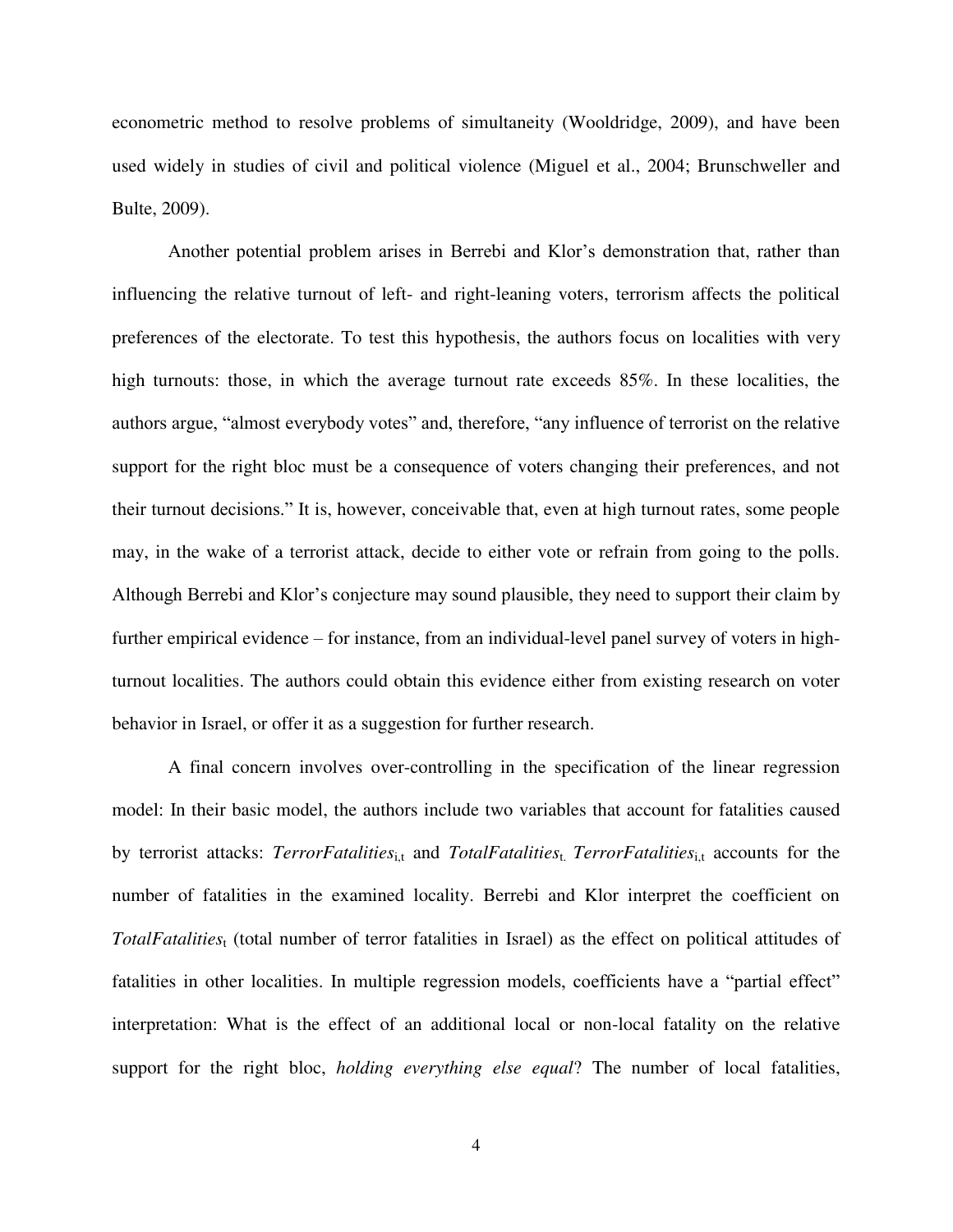however, cannot increase without a corresponding rise in the total number of terror fatalities in Israel. The authors should therefore consider replacing *TotalFatalities*t by *OutsideFatalities*<sub>i,t</sub> equal to *TotalFatalities*<sup>t</sup> - *TerrorFatalities*<sub>ij</sub>. The coefficient on *TerrorFatalities*<sub>ij</sub> will then be clearly interpretable as the *ceteris paribus* effect of a local terror fatalities on the political support for the right bloc.

If Berrebi and Klor's findings hold up, they could have several policy implications: Counterterrorism policies that increase terrorism's salience in the public mind may, they suggest, enable terrorists to have a greater effect on the political process. By contrast, policies that diminish the electorate's sensitivity to terrorism may help lower the threat. In addition, the author's work yield important clues about the objectives of terrorist groups: If terrorist attacks increase support for the political right (which, in Israel, favors aggressive counterterrorism measures), such attacks may not help achieve terrorists' goals (Abrahms, 2006), terror groups may have multiple objectives (Kydd and Walter, 2006), or there may be a more complex interplay (Bueno de Mesquita et al., 2006). Finally, policy-makers should be careful in applying lessons from this research to other countries. Additional research is needed to test whether Berrebi and Klor's findings, based on evidence from Israel, extend to different settings.

All in all, Berrebi and Klor's is comprehensive in its focus on the support for political party blocs, as well as on larger issues such as political polarization; rigorous in its multiple robustness tests; and can yield important insights for researchers and policy-makers. If the authors successfully address the concerns outlined earlier in this report, they will have made a significant contribution to our understanding on the complex interplay between terrorism, voter preferences and electoral behavior.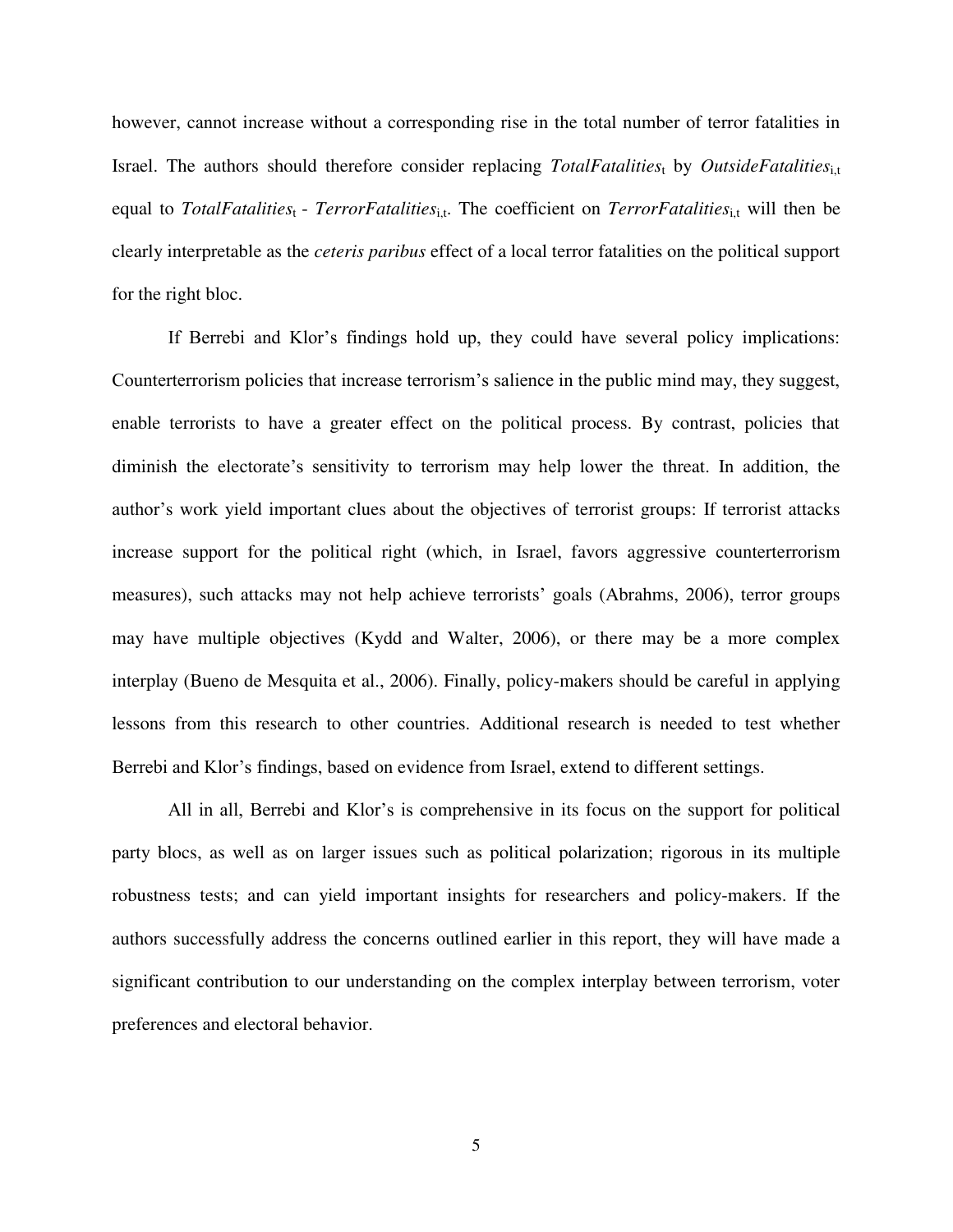## **REFERENCES**

Abrahms, Max. (2006). "Why Terrorism Does Not Work." *International Security*, Vol. 31, 42- 78.

Bartels, Larry M. (2008). "The Study of Electoral Behavior." In *The Oxford Handbook of American Elections and Political Behavior*, ed. Jan E. Leighley.

Berrebi, Claude and Esteban F. Klor. (2008). "Are Voters Sensitive to Terrorism? Direct Evidence from the Israeli Electorate," *American Political Science Review*, Vol. 102, No. 3, 279- 301.

Berrebi, Claude and Darius Lakdawalla. (2007). "How Does Terrorism Risk Vary Across Space and Time? An Analysis Based on the Israeli Experience." *Defense and Peace Economics*, Vol. 18, 113-131.

Black, Duncan. (1948). "On the Rationale of Group Decision-making," *Journal of Political Economy*, Vol. 56, 23-34.

Brunschweiller, Christa N. and Erwin H. Bulte. (2009). "Natural Resources and Violent Conflict: Resource Abundance, Resource Dependence and the Onset of Civil Wars," *Oxford Economic Papers*, Vol. 61, No. 4, 651-674.

Bueno de Mesquita, Ethan and Eric Dickson. (2006). "The Propaganda of the Deed: Terrorism, Counterterrorism and Mobilization." *American Journal of Political Science*, Vol. 51, 364-81.

Downs, Anthony. (1957). *An Economic Theory of Democracy*. Harper-Collins.

Drakos, Konstantinos and Ali M. Kutan. (2003). "Regional Effects of Terrorism on Tourism in Three Mediterranean Countries," *Journal of Conflict Resolution*, Vol. 47, 621-641.

Dreher, Axel, Martin Gassebner and Lars-H. Siemers. (2010). "Does Terrorism Threaten Human Rights? Evidence from Panel Data," *Journal of Law and Economics*, Vol. 53.

Kiewiet, D. Roderick. (1981). "Policy-Oriented Voting in Response to Economic Issues." *American Political Science Review*, Vol. 75, 448-459.

Krueger, Alan B. and David D. Laitin. (2008). "Kto Kogo?: A Cross-Country Study of the Origins and Targets of Terrorism." In *Terrorism, Economic Development, and Political Openness*, ed. Philip Keefer and Normal Loayza. Cambridge, UK: Cambridge University Press.

Krueger, Alan B. and Jitka Malečková. (2003). "Education, Poverty, and Terrorism: Is There a Causal Connection?" *Journal of Economic Perspectives*, Vol. 17, 119-144.